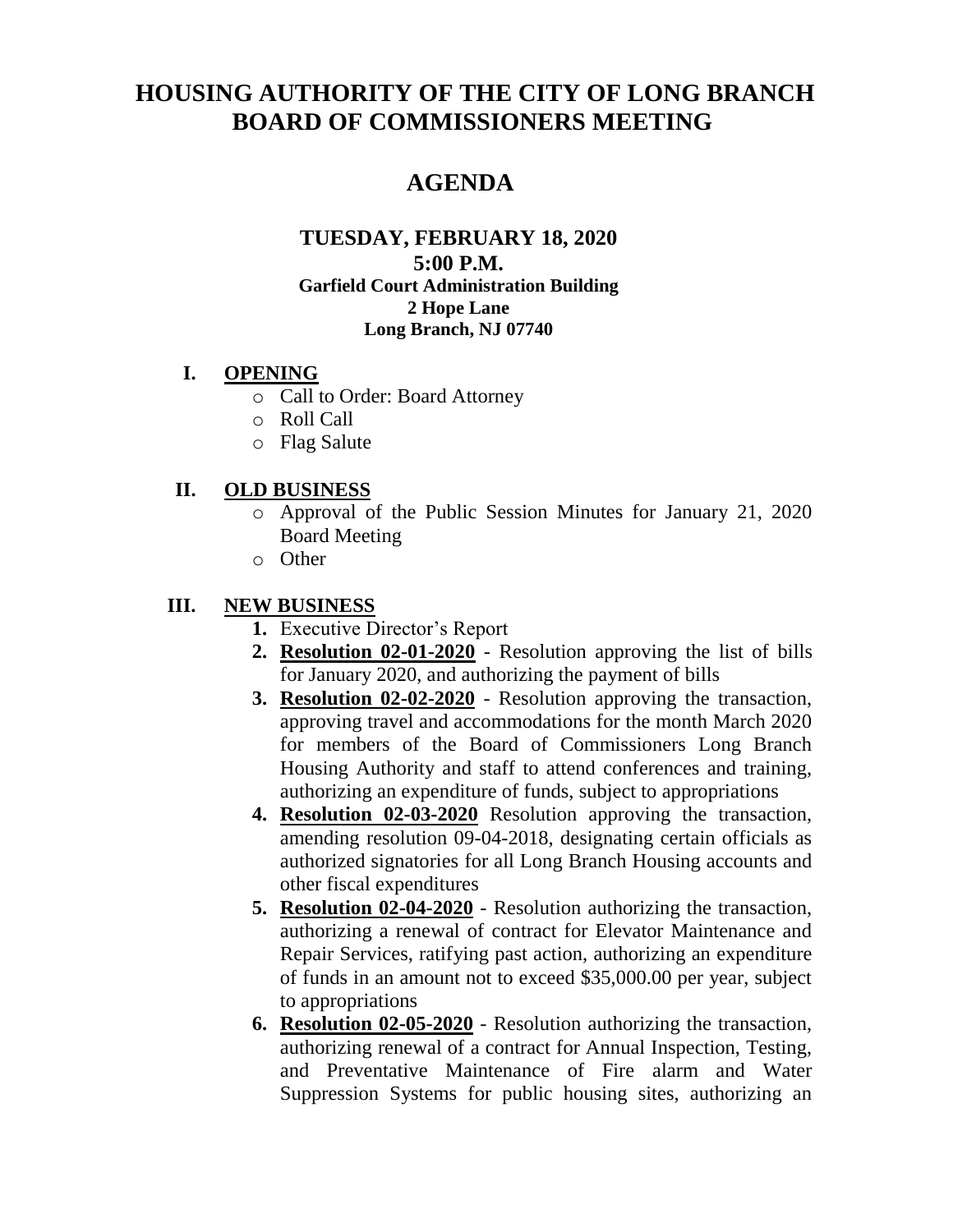expenditure of funds in an amount not to exceed \$15,000.00 per year, subject to appropriations

- **7. Resolution 02-06-2020** Resolution authorizing the transaction, authorizing a contract to purchase Computer Hardware, Peripherals, Software and Support, authorizing an expenditure of funds in an amount not to exceed \$74,750.50, subject to appropriations
- **8. Resolution 02-07-2020** Resolution authorizing a Closed Session of the Regular Meeting of the Board of Commissioners on February 18, 2020
- **9. Resolution 02-08-2020** Resolution approving the transaction, ratifying past actions and authorizing the purchase of a full-page ad (\$100) and three (3) tickets (\$115 per ticket) in the amount not to exceed \$445.00, to be paid from non-federal funds, for the Greater Long Branch Chamber of Commerce 86th Annual Business Awards Dinner to be held at the Ocean Place Resort & Spa on Friday, March 20, 2020
- **10.Resolution 02-09-2020** Resolution approving the transaction, authorizing the purchase of a full-page black & white ad in the amount \$100.00, to be paid from non-federal funds, for the Ocean Chapter of Drifters, Inc. 45th Anniversary Scholarship Luncheon/Fashion Show Fundraiser to be held at Jumping Brook Country Club on Saturday, March 14, 2020
- **11. Resolution 02-10-2020** Resolution approving the transaction, authorizing the purchase of a full-page black & white ad (\$75.00) and two (2) tickets (35.00 per ticket) in the amount not to exceed \$145.00, to be paid from non-federal funds, for the After School Tutorial Educational Program, Inc., A.S.T.E.P, Happy 25th Anniversary Red Rose Community Service Award Luncheon on Saturday, April 18, 2020
- **12. Resolution 02-11-2020** Resolution approving the transaction and authorizing the purchase of a full-page Black & White ad in the amount of \$150.00, to be paid from non-federal funds, for Trinity AME Community Outreach Department 4th Annual Remarkable Women Community Awards Luncheon be held at Ocean Place Resort and Spa, Saturday, April 18, 2020
- **13.Resolution 02-12-2020** Resolution approving the transaction and authorizing the purchase of a full-page ad in the amount of \$75.00, to be paid from non-federal funds, for the Fidelity Lodge No. 42, F & AM Prince Hall Affiliated William Gardner Craftsman Club, Inc. 6th Annual Community Service Awards to be held at the Branches Catering, 123 Monmouth Road, West Long Branch, NJ on Saturday, March 14, 2020